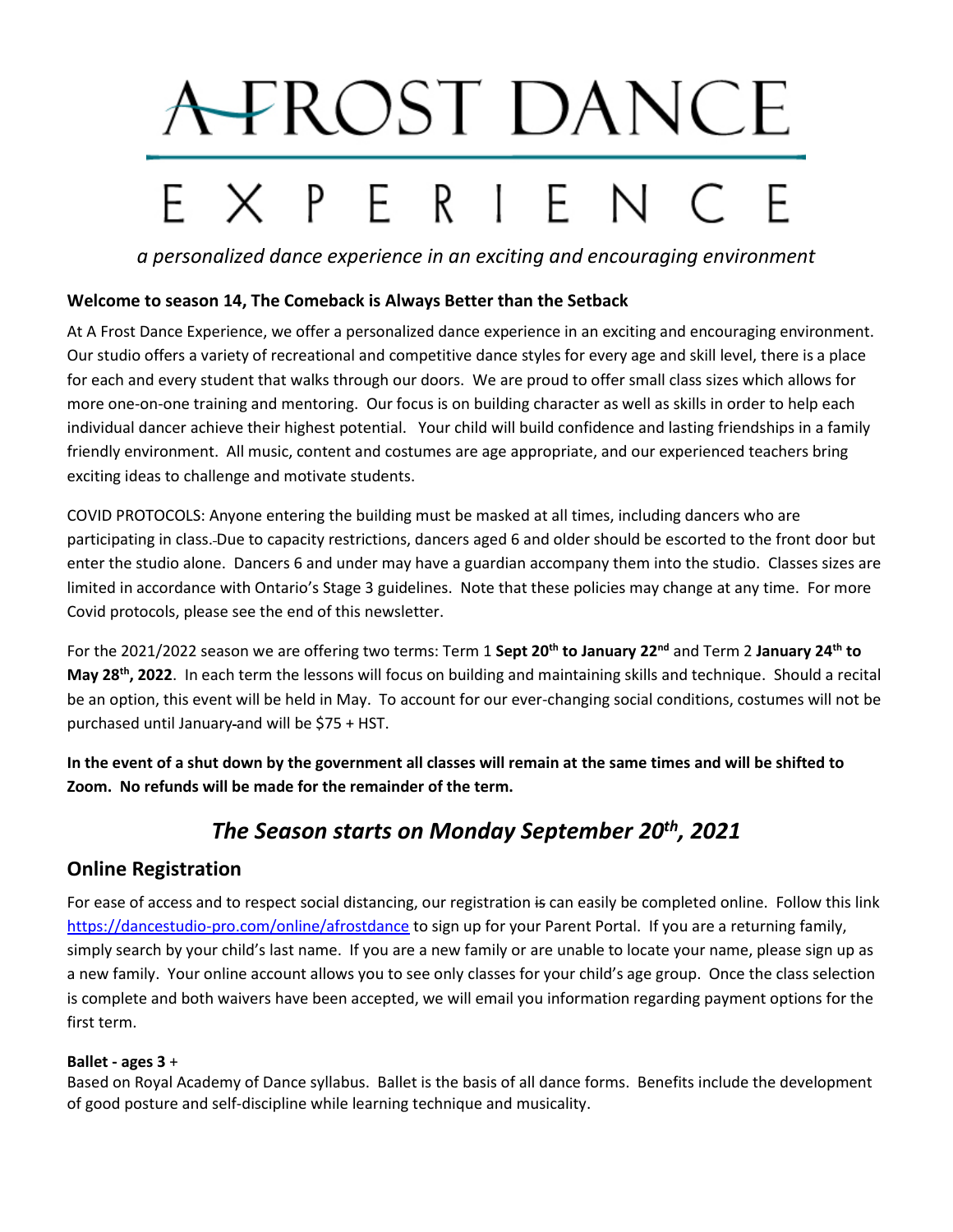#### **Jazz - ages ,5 +**

Jazz is a fun, energetic style of dance. It focuses on proper technique, flexibility, strength and rhythm.

#### **Tap - ages 5 +**

An energetic, aerobic dance style where students learn rhythm, style and technique. If your children want to be loud, this is the class for them!

#### **Hip Hop – ages 5 +**

High energy aerobic class done to today's popular music. Class consists of a warm up, stretching and toning, traveling combination and choreography. All music is age appropriate.

#### **Jazz/Hip Hop Combo**

A mix of Jazz and Hip Hop styles combined to give your child a feel for both styles. It will be a high energy class with a warm up, jazz and hip hop technique and choreography. All music is age appropriate.

#### **Musical Theatre - ages 10 +**

This jazz based class is a mix of lip syncing, dancing and acting. If you like to sing and dance around the living room while watching your movies, this is the class for you. It's recommended that you also take a jazz technique class if you'd like to do competitive musical theatre.

#### **Lyrical/Contemporary - ages 8 +**

A combination of technical training with contemporary modern movement, as well as using ballet and jazz technique to teach dancers to communicate emotion through lyrics.

#### **Acro - ages 6 +** *Please contact us for Level information*

Acro is a discipline specializing in strength and flexibility, with attention to focus and control over your entire body. Students will learn gymnastics foundations along with jazz technique in this class.

#### **Pricing – Classes per Term**

| Ballet 3-4, Pointe Class  | $$150 + HST$                                                                                  |
|---------------------------|-----------------------------------------------------------------------------------------------|
| <b>Recreational Class</b> | $S225 + HST$                                                                                  |
| Competitive Class         | \$335 + HST (price includes payment for your recreational/technique class)                    |
|                           | Discounts are per family: 2 classes 10%   3-4 classes 15%   5-6 classes 20%   7+ classes 25%. |

#### **Competitive Classes and Pricing**

Students are required to take a technique class in the style of dance they would like to compete in, followed by a 30 minute class for choreography. The competitive team offers dancers the opportunity to become a stronger dancer, gain a higher level of dance technique and connect with more students. It pushes dancers to become a better version of themselves, not only as a dancer but as a team member. Leadership, sportsmanship and teamwork are essential skills that are earned and reinforced as a member of the comp team. Dancers will also gain a new understanding of commitment and its importance when being part of a team.

The competitive team is a great way to create family-like bonds with other dancers and teachers and to strengthen and grow your technique and ability as a dancer. If you think your child is ready for a little more of a challenge and some extra stage time, please don't hesitate to speak with us by email or over the phone to see if the competitive team is a good fit for your child.

Our hope is that competition venues will be open in 2022 for competitions to run in person. Current practice for competitions is to run 'blocks' for each studio. This would allow us to compete on stage with only our dancers present to keep contact between different studios limited.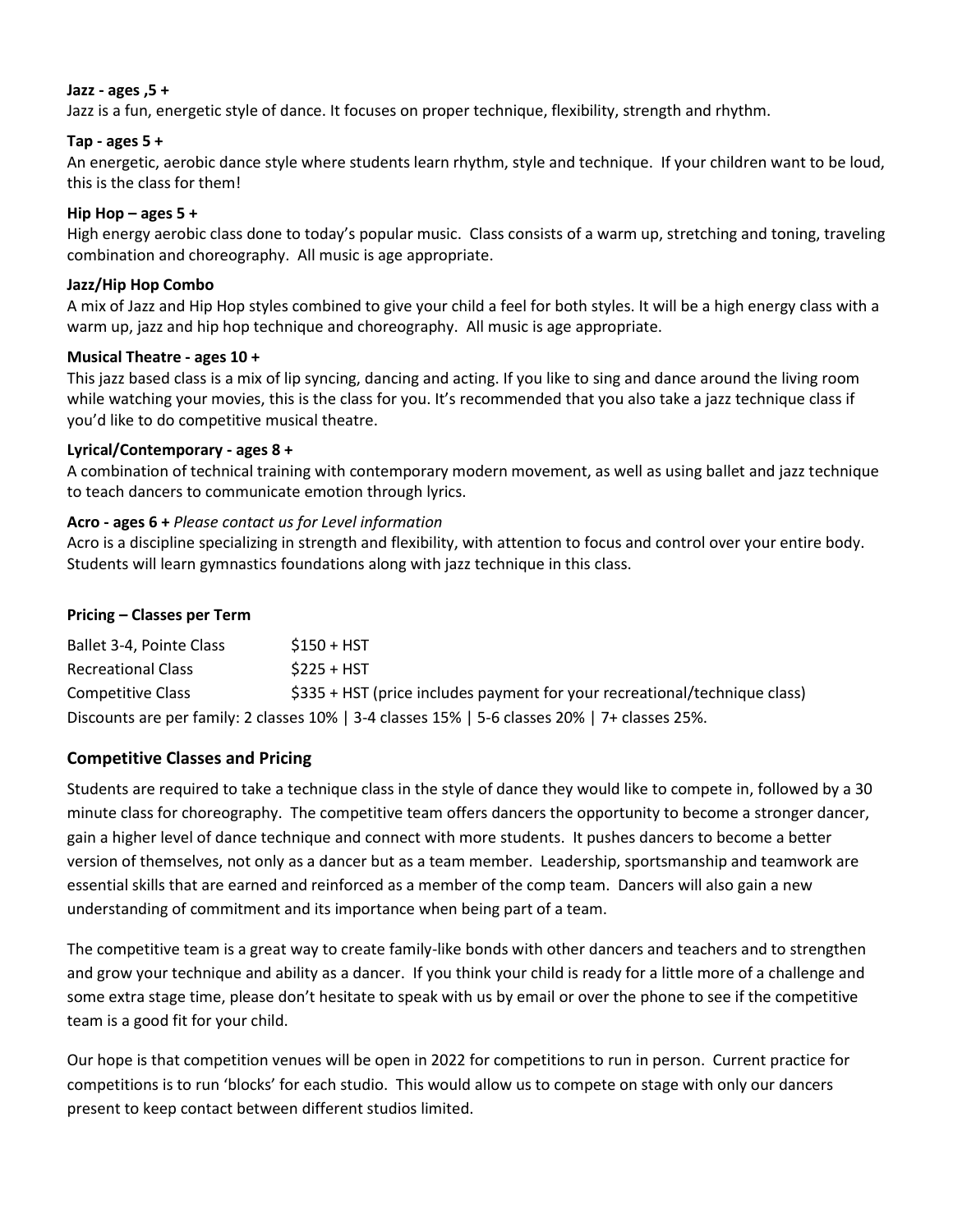**Pricing:** \$335 per class. This includes fees for the 45 or 60 minute recreational class for technique as well as the 30 minute class when they will learn their competitive piece. Entry fees may range from \$40 -\$50 per group dance. Costume fees will be limited to \$150. **Entry and costumes fees will be due in December.**

\* 3 student minimum for a competitive class to run \*\*

#### **Payments**

There is a non-refundable \$30/family/year, registration fee. This fee is due upon payment of your first term fees.

Payments will be made per term, and can be paid electronically. Cheque, credit card or pre-authorized payment are available. Forms will be available on the website to download and send in or drop off at the studio. **Choice of payment option must be made at registration.** If you require assistance with the cost of tuition, application may be made to Canadian Tire Jumpstart Charities.

#### **Dancer's Dress Code**

Because we are asking parents to stay outside of the building as much as possible, if a student's dress code needs to be modified, please let us know. If a student needs to wear leggings instead of tights, over their bodysuit, it is acceptable.

A Dancer's Dress Code has been established for the safety and comfort of your child as well as the other students taking class. *It is important that students are dressed neatly and appropriately so they are able to concentrate on improving their dancing skills and not worry about what they are wearing.*

We ask that all students come to each class in the appropriate clothing set out by the Dancer Dress Code. Hair is also a part of our dress code. Long hair should be in a ponytail, bun or braid; short hair should be pinned back. Parents should double check that their children have what is required each class and assist their dancers in preparing for class to ensure that they are dressed accordingly.

#### **Clothing Requirements:**

- **Ballet Ages 3+**: Bodysuit, tights, ballet skirt or black shorts and leather ballet slippers (no canvas). Hair should be worn in a bun. *No baggy t-shirts, leggings or ripped tights*.
- **Contemporary**: Bodysuit, flesh tone tights, black shorts, foot undeez or dance paws. *Please no leggings (we can't see your muscles working in leggings).* Competitive students competing in the lyrical or contemporary category should have dance paws. *No baggy t-shirts, leggings or ripped tights.* Hair should be pulled up into a pony tail or bun.
- **Jazz**: Bodysuit or long fitted tank, flesh tone tights, fitted shorts or capris, black jazz shoes (pull on are preferred for competitive students). *No baggy t-shirts, leggings or ripped tights (we can't see your muscles working in leggings).* Hair should be pulled up into a pony tail or bun, no long braids as they can be dangerous when turning.
- **Jazz/Hip Hop**: Bodysuit, flesh tone tights, fitted shorts or capris, black jazz shoes. Hair should be pulled into a ponytail or bun.
- **Hip Hop**: T-shirt or tank with sweatpants, capris or leggings. For regular classes you can wear any all black or mostly black running shoes. Street wear, i.e.) jeans or shorts, are unacceptable. **Hair is not allowed to be left down, it must be pulled off the face.**